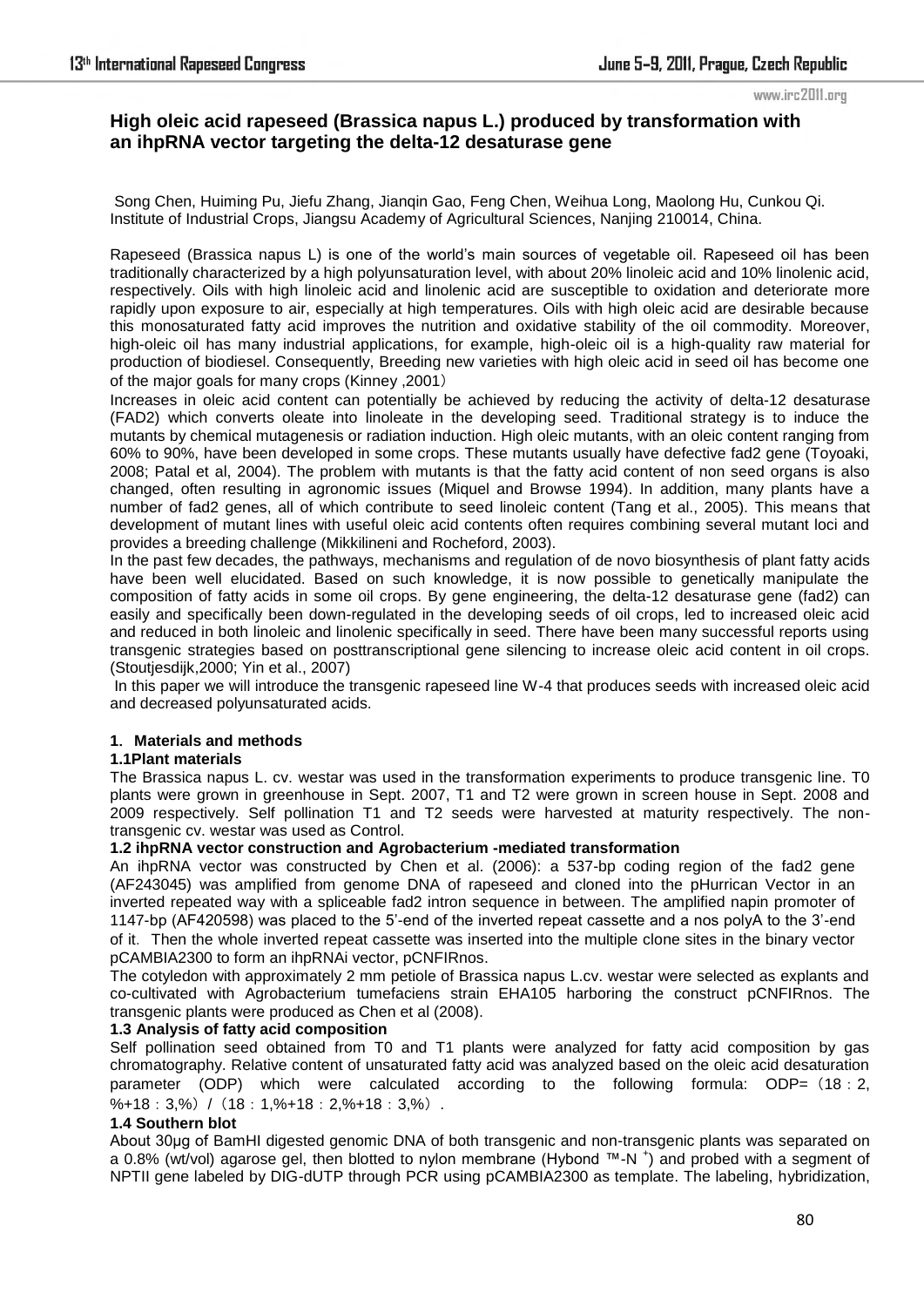www.irc2011.org

washing, development and fixing were conducted according to the kit manual. (Roche Dig nucleic acid detection kit). Primers were 5′ -GGTGGAGAGGCTATTCGGCTA-3′ and 5′- GTAAAGCACGAGGAAGCGGTC-3′。

## **1.5 Real time PCR**

Total RNA was extracted from the 0.5g developing seeds of 25-30 day after flowering using the RNA pure Kit (Yuanpinghao Bio). cDNA synthesis and Real-Time PCR were performed using SYBRRR Premix Ex Tag™ II kit (TaKaRa). The relative standard curve was used to quantify the relative level of fad2 gene expression of transgenic line to the control. The cycling conditions was 30s 95°C, 40 cycles of 10 s at 95°C and 34s at 60°C, followed by the generation of a dissociation curve to check for specificity of amplification with ABI7500. Relative expression quantity was analyzed using 7500 software.2. 0.1. Primer sequences for the reference gene (actin, FJ529168.1) were 5'-CGAGGCTCCTCTTAACCCAAAGG-3' and 5'-CACCAGAATCCAGCACAATACCG-3′ , and for fad2 gene were 5′-AAGTGTTTGTCCCCAAGA-3′ and 5′- AAGCGAAGCCG CCGTC GTA A G -3′

## **1.6 TAIL-PCR amplification**

Thermal asymmetric interlaced PCR (TAIL-PCR) was conducted to amplify the flanking sequence to T-DNA in the transgenic line W-4 genome according to the method described by Liu et al. (1995).The nested specific

| fatty acid composition (%) |         |                 |                 |                              |                          |                              |
|----------------------------|---------|-----------------|-----------------|------------------------------|--------------------------|------------------------------|
|                            | item    | 16:0            | 18:0            | 18:1                         | 18:2                     | 18:3                         |
| HO                         | range   | 3.64-5.47       | 3.59-2.06       | 75.73-84.73                  | 1.87-6.53                | 2.66-3.99                    |
| $(n=19)$                   | mean±SD | $4.25 + 0.51$   | $2.69 \pm 0.37$ | $81.03 \pm 2.8$ <sup>a</sup> | $3.46 \pm 1.64^a$        | $3.37{\pm}0.53^{\mathrm{a}}$ |
| СK                         | range   | 3.94-6.32       | 1.97-4.11       | 55.28-67.43                  | 14.65-23.42              | 4.78-8.55                    |
| $(n=22)$                   | mean±SD | $4.65 \pm 0.62$ | $2.4 \pm 0.45$  | 62.1 $\pm$ 3.67 $^{\circ}$   | $19.16 \pm 2.19^{\circ}$ | $7.08 \pm 0.89$ <sup>p</sup> |

primers were designed based on the sequence of the vector pCNFIRnos. The primers for LB Flanking sequence were 5′ -TAG CGT TGG CTA CCC GTG ATA TTG CTG AAG AGC TT- 3′ , 5-′ TTC TAT CGC CTT CTT GAC GAG TTC TTC TGA GC -3′ , 5′-TAA AGT AGT CAC TAA TTG GAT GAC AAA GCA AAT GG- 3′ , coupled with the arbitrary degenerate primers AD1, 5′- NTC GA(G/C) T(A/T)T (G/C)G(A/T) GTT-3′, respectively, The primers for RB were flanking sequence were 5′-TAA AGT AGT CAC TAA TTG GAT GAC AAA GCA AAT GG-3′ , 5′-GAA TTG TTT CTT CCT CAA AGA AGA AGC ATT CAG CC-3′ , 5′-GAG GAC GCA GTC AGA AAG TCC AGA ATA TAA GTG GT-3′ , 5′-TCG TGA CTG GGA AAA CCC TGG CGT TAC CCAA-3′ coupled with the arbitrary degenerate primers AD2, 5-′NGT CGA (G/C)(A/T)G ANA (A/T)GA A -3′ , respectively.

## **2**.**Results and Discussion**

## **2.1. Fatty acid composition in seeds of T1 generation**

Analysis of acid composition of T1 seed showed that among the six transgenic lines, only the transgenic line W-4 was found a 9.25% increase in oleic acid content and a 9.1 percentage point decrease in ODP compare to the non-transgenic controls respectively. Further analysis of T2 seeds showed there was a significant quantitative variation for unsaturated fatty acid content among T2 population. The oleic acid level among the T2 seed of 49 progenies varied from 55.87% to 84.73% whilst that of the control varied from 55.28% to 67.43%. There are 19 individuals of the 49 progenies containing more than 75% oleic acid in the seed oil. For the 19 individuals the average content of oleic acid was 81.03±2.84%, significantly higher than that of the control. These high oleic acid (HO) individuals were also found considerable reductions in linoleic acid and linolenic acid. The oleic acid desaturation parameter (ODP) of the HO individuals was only 5.18%-12% much lower than that of the control, which had an ODP value of around 23.37%-35.92%(Table 1)**.** 

### **Table 1**. **fatty acid composition of transgenic line W-4 (HO) and CK**

(data labeled with different superscript letters in the same column are significantly different at 0.01 level)

## **2**.**2 Expression of fad2 gene in the developing seeds**

We investigated the fad2 gene expression in the developing seed of T2 plants with above 80% oleic acid and took non-transgenic plants as control by real time PCR. The result showed that fad2 gene expression in young seed of transgenic line was decreased significantly compare to the control. The relative expression level of transgenic line is only about 35% that of control (figure 1). This demonstrated that the fad2 gene was effectively silenced by the expression of ihpRNA of fad2 in transgenic line and led to the decrease of delta-12 desaturase activity and high oleic acid content in seed.